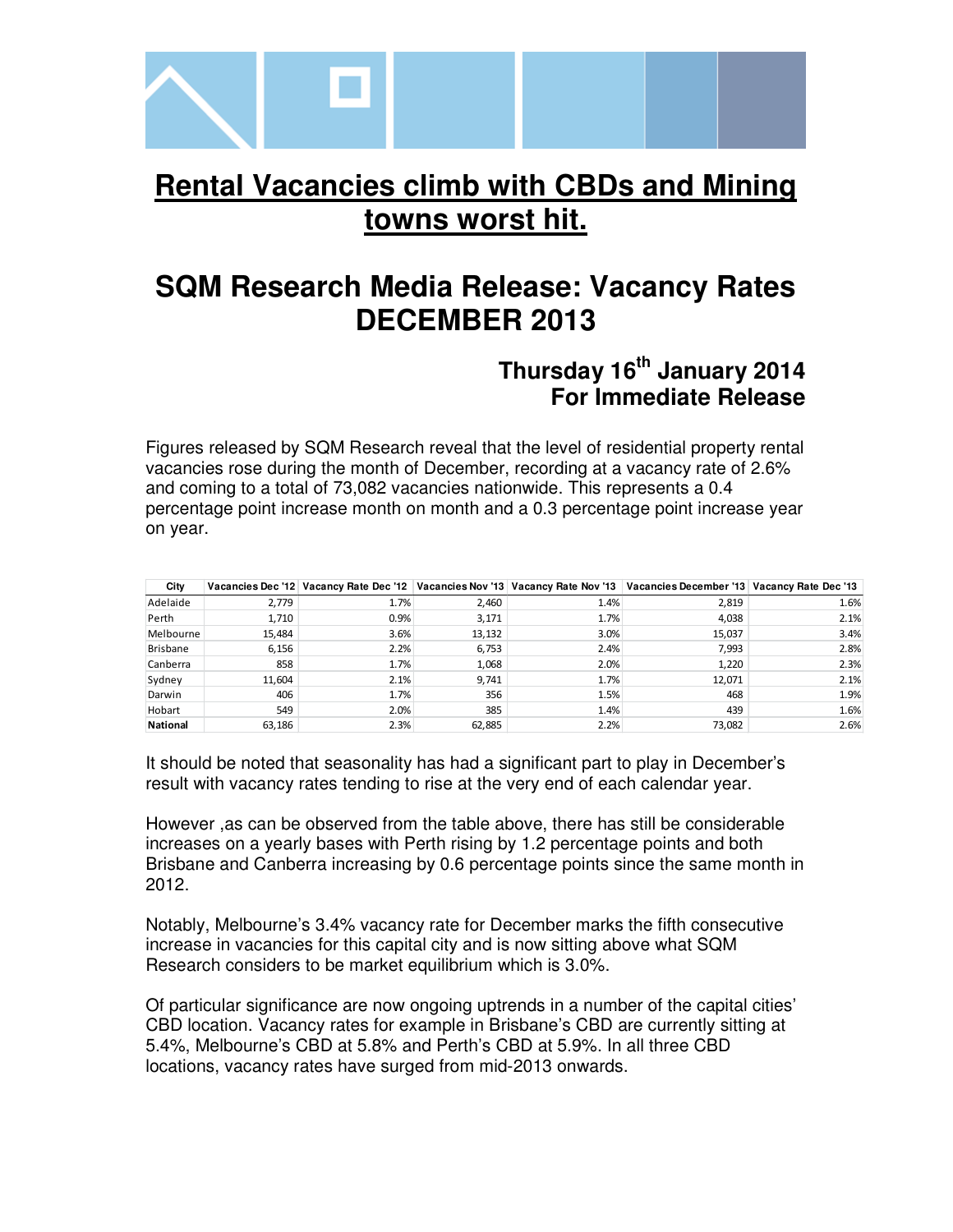

The elevated vacancy rates are predominantly due to new supply on the market in these inner city localities and can explain some of the surges in vacancies for these cities.

As also previously reported, SQM Research has recorded some extremely high vacancy rates for a number of resources based townships. In particular:

- Karratha  $8.0\%$
- Port Hedland 6.3%
- Gladstone  $-11.1\%$
- Mackay  $-6.8\%$
- Townsville  $-8.0\%$

#### **Asking Rents Index**

SQM Research's Asking Rents Index revealed that asking prices for rental properties remained flat during 2013, with the capital city average recording a mere 0.8% increase in asking rents for houses and a 1% increase in asking rents for units.

The clear outperformer of the capital cities over the year was Darwin with a 5.9% increase in asking rents for houses and a 7.7% increase in asking rents for units. Canberra however, recorded the steepest declines with an -8.4% decrease in asking rents for houses and a -5.3% decrease in asking rents for units.

To see each capital city break down, click here -

http://sqmresearch.com.au/graph\_median\_rent\_weeks.php?avg=1&t=1

Managing director of SQM Research, Louis Christopher says "The rental market slowly turned in favour of tenants throughout the course of 2013 and I think this will likely be the case again in 2014. Our overall forecast is for a slow rise in rents with some rather large falls in market rents for the mining towns in particular. CBD vacancy rates appear to be quite elevated as well, and so tenants who are attracted to a CBD apartment lifestyle are currently in a good position to negotiate with their landlord."

SQM's calculations of vacancies are based on online rental listings that have been advertised for three weeks or more compared to the total number of established rental properties. SQM considers this to be a superior methodology compared to using a potentially incomplete sample of agency surveys or merely relying on raw online listings advertised.

Please go to our methodology page below for more information on how SQM's vacancies are compiled-